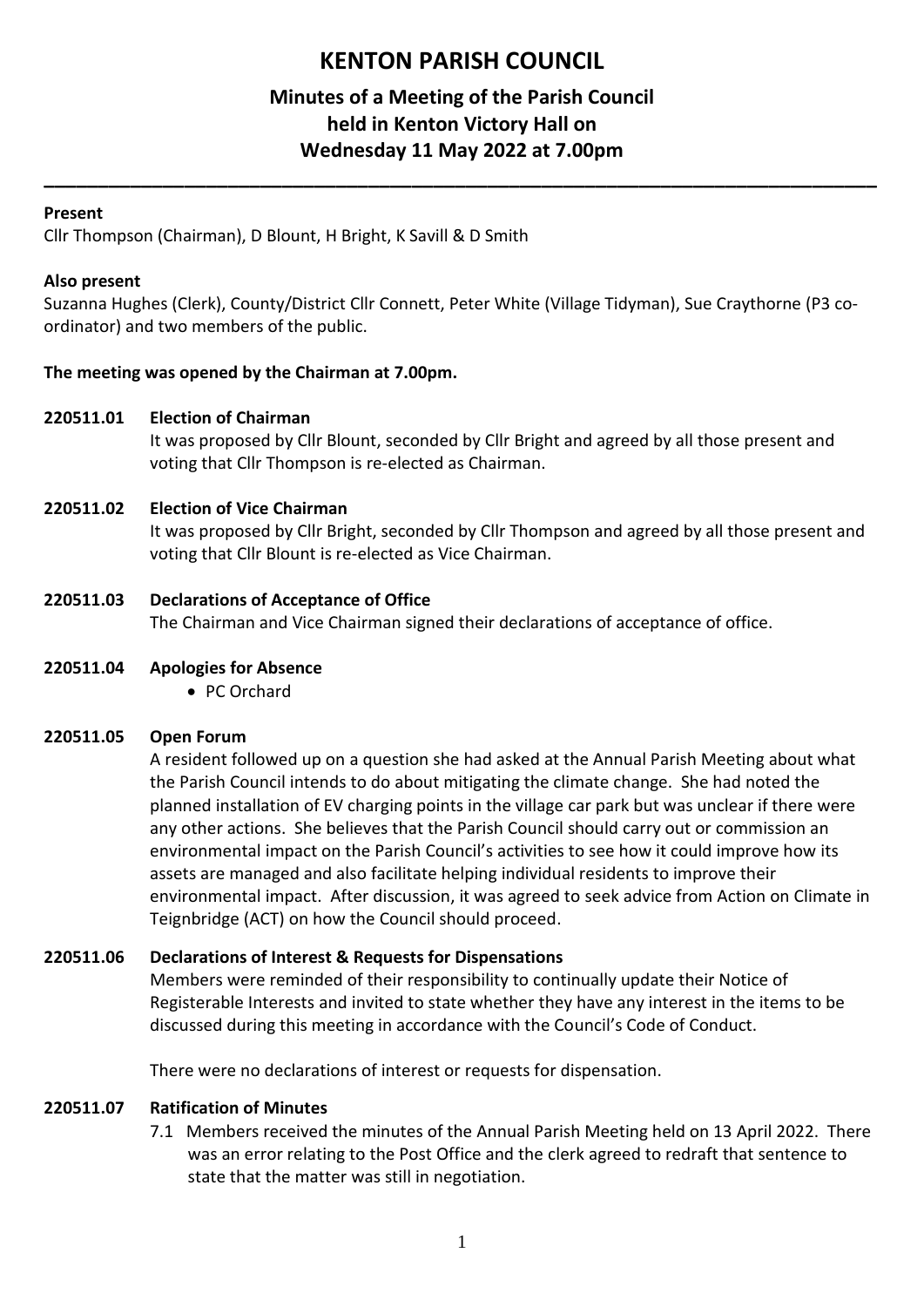7.2 Members received the minutes of the Parish Council meeting held on 13 April 2022. It was agreed unanimously that those minutes are signed by the Chairman as a true and correct record of the meeting.

### **220511.08 Roles and Responsibilities**

It was noted that the most of the responsibilities were shared across the whole Council. These included Finance, Planning, Playing Field/Hard Court, Friends of the Field/Community Forum and Climate Emergency. Two exceptions are:

### 8.1 **Dementia Friendly Village**

 It was agreed that Cllr Blount would continue to act as the Council's representative on the Dementia Friendly Group.

### 8.2 **Defibrillators**

 It was agreed that Cllr Blount would be the continue as the guardian of the defibrillators, carrying out the weekly checks and reporting to the Ambulance Service.

#### **220511.09 Review of Policies and Governance Documents**

#### 9.1 **Standing Orders**

Members reviewed the Standing Orders and agreed no changes.

#### 9.2 **Financial Regulations**

Members reviewed the Financial Regulations and agreed no changes.

#### 9.3 **General and Financial Risk Assessment**

Members reviewed the General and Financial Risk Assessment and agreed no changes.

#### 9.4 **Fixed Assets Register**

Members reviewed the Fixed Assets Register and agreed no changes.

#### 9.5 **Statement of Internal Control**

 Members reviewed the Statement of Internal Control and agreed a minor amendment relating to the review of the budget being undertaken by the whole Council rather than just the Finance Committee which no longer exists.

#### 9.6 **Investment Strategy**

Members reviewed the Investment Strategy and agreed no changes.

 Cllr Smith offered to look at this in more detail to ensure that Parish Council is obtaining the best return on investment.

#### 9.7 **Anti-Fraud and Corruption Policy**

Members reviewed the Anti-Fraud and Corruption Policy and agreed no changes.

#### 9.8 **Complaints Procedure**

Members received a draft complaints procedure. It was agreed to adopt this procedure.

#### 9.9 **Equality and Diversity Policy**

Members received a draft Equality and Diversity Policy. It was agreed to adopt this policy.

#### **220511.10 Reports**

### 10.1 **Police Report**

 PC Orchard provided a crime report for the period 1 – 30 April 2022 for Starcross and Kenton. 7 crimes were reported and 18 incidents recorded.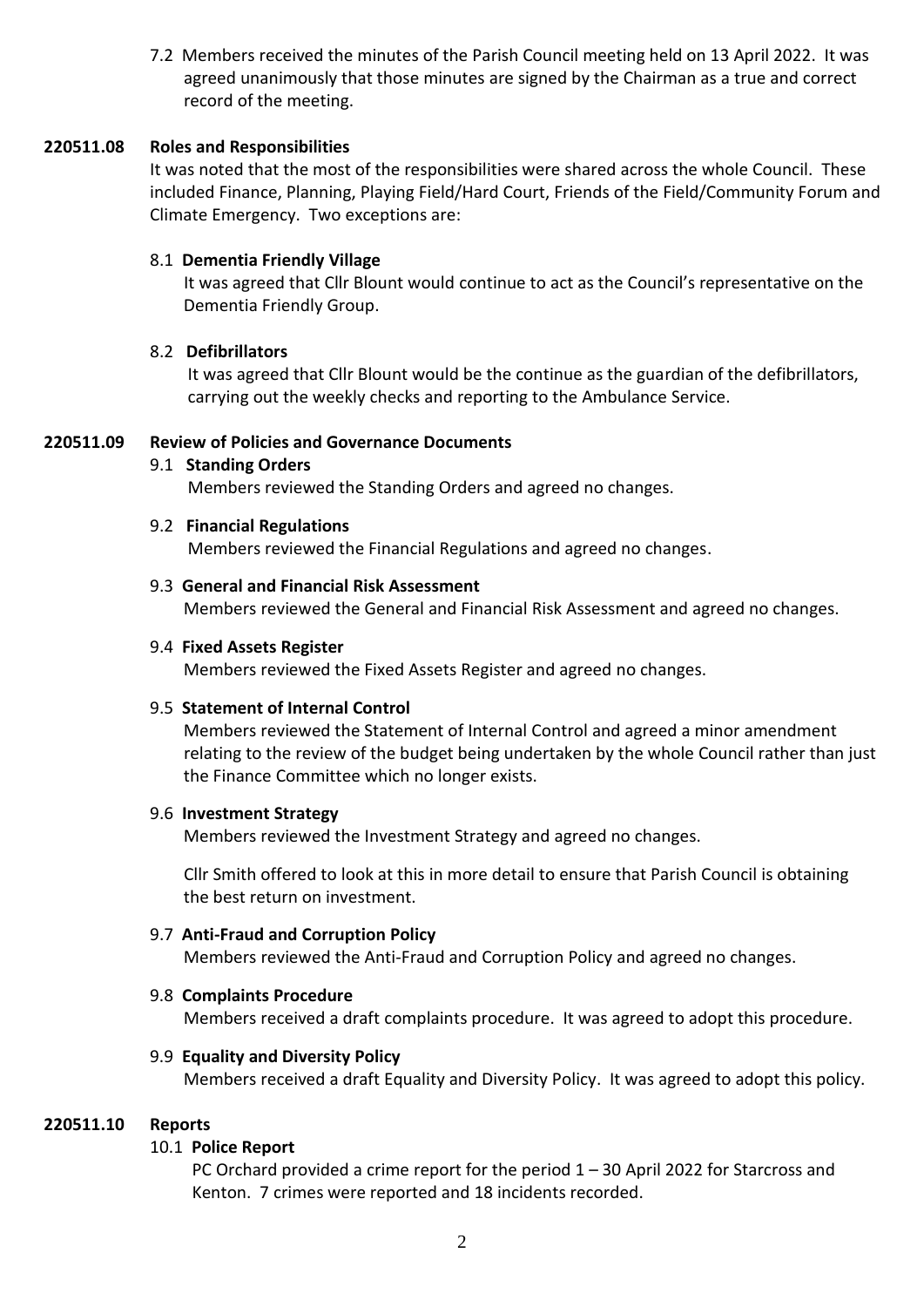Members also received the monthly newsletter/gazette.

# 10.2 **District/County Councillor's Report**

Cllr Connett advised that he had nothing specific to report relating to the parish but was happy to contribute, if needed, when Parson's Walk was being discussed.

# 10.3 **Village Tidyman's Report**

Peter White reported as follows:

- The gullies on Butts Hill are overgrown above and below the junction with Witcombe Lane. The clerk advised that this had already been reported to DCC Highways but she would follow it up.
- The traffic bollard 5A on the A379 opposite the Rodean which has a rubberised. type cover over is old and is not very well lit and needs changing. It was agreed that this would be reported to DCC Highways.
- One of the conifers in the car park by the bottlebank has died. It was agreed to contact Stuart Bradford for a quotation for removal and disposal. Also one of the Cherry trees on the Triangle looks as though it is on its last legs. It was agreed to leave this until the autumn.
- The two Yew trees by the Cemetery gates need to be pollarded as they are spreading out over and covering several graves. It was agreed to ask Stuart Bradford for a quotation to carry out this work.

# 10.4 **Delegate Reports**

10.4.1 Dementia Friendly Village

 Cllr Blount reported that the Reflections Café could not take place on Saturday as there is a wedding in the church. Rev Parkes has agreed to attend the next committee meeting as they hope to get the Church on board. They are in discussion with the Jubilee committee about how they can get involved in the Platinum Jubilee celebrations.

# 10.5 Action Report – update on outstanding matters

10.5.1 Kenton Village Allotments Lease

 The clerk advised that she is waiting for Kenton Village Allotments to confirm who will be signing the Statutory Declaration. She will continue to chase this.

# 10.5.2 Wall adjacent to the almshouses

 The Chairman thanked Cllr Connett for his recent emails and support in trying to resolve this. As it stands, no-one is prepared to accept responsibility for any action in relation to the wall. DCC have stated that it is not a highway/footpath maintained at public expense (it is not a public right of way) and therefore it has no legal interest in the path. TDC maintains the closed churchyard but the path was not transferred to TDC as part of the closed churchyard. Cllr Connett has endeavoured to bring all parties together (DCC, TDC, Church, Powderham Estate and the Parish Council) to have a discussion on the basis that there is acknowledgment from all parties that no-one has legal responsibility for the wall but to consider working together to at least make the wall safe, if not repair it. TDC and DCC have both declined this. From historical records, it still appears as though the path is Church land. Lord Devon has written to the Archdeacon but no response has been received. After discussion, it was agreed that the Clerk would write to the Bishop, copying in the Diocesan Surveyor and Lord Devon, bringing to his attention the risk of the wall collapsing and requesting that, at the very least,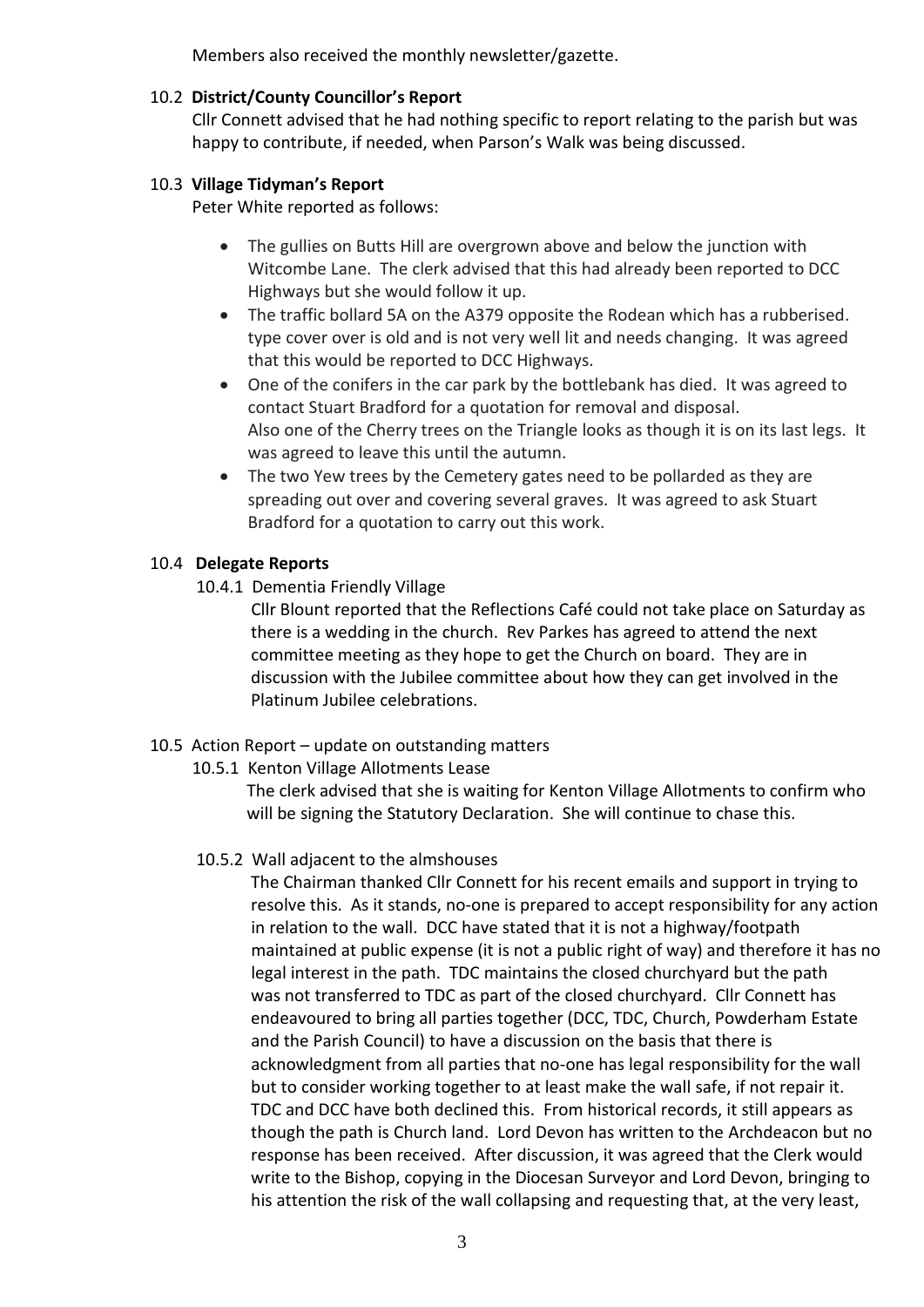the safety issue is addressed as a matter of urgency. It was also agreed that the Parish Council, without accepting any liability or responsibility, should erect a sign warning the public of the unstable wall. The Chairman agreed to draft this.

## **220511.11 Finance and Governance**

11.1 Members received the invoices for payment and it was agreed unanimously that the payments as listed are approved (attached).

# 11.2 **Audit 2021/22**

- 11.2.1 Members received and noted the year end bank reconciliation.
- 11.2.2 Members received and noted the internal auditor's report to agree that this Council is confident that the internal audit arrangements provided by Lee Accounting (South West) Ltd provides excellent reassurance for the public that the financial systems are robust and fit for purpose and to continue with their appointment as the Internal Auditor to the Parish Council.
- 11.2.3 Members agreed that this Council is exempt from a limited assurance review under s9 of the Local Audit (Smaller Authorities) Regulations 2015 and to sign the Certificate of Exemption.
- 11.3.4 Members completed and approved Section 1 of the Annual Return (Annual Governance Statement 2021/22).
- 11.2.5 Members received, approved and signed Section 2 of the Annual Return (Accounting Statements 2021/22)

# **220511.12 Planning**

12.1 **New applications/appeals:** None

### 12.2 **Decisions**

21/02465/FUL - Dolphin Inn, Kenton Demolish extensions, convert main building into two dwellings and construct a new public house

Members noted that TDC has refused to grant planning permission.

### **220511.13 Car Park**

The Chairman advised that he had approached the contractors working on the wall opposite the school and they have agreed to consider the repointing of the car park wall later in the year. Due to the weather-dependent nature of the work (lime-mortar pointing), their charge will be based on a daily labour rate. The contractor is working on a quote.

### **220511.14 Playing Field/Hard Court**

Cllr Smith advised that he has received two quotations from the same company – one to replace like for like with timber equipment at a cost of approximately £45,000 and one to replace with steel equipment which is around £35,000. He has identified a couple of grant opportunities which he will explore further.

### **220511.15 Highways & Footpaths**

15.1 Sue Craythorne, P3 Co-ordinator, reported that she has completed the annual footpath survey. She has replaced some of the green and yellow roundels and some of the green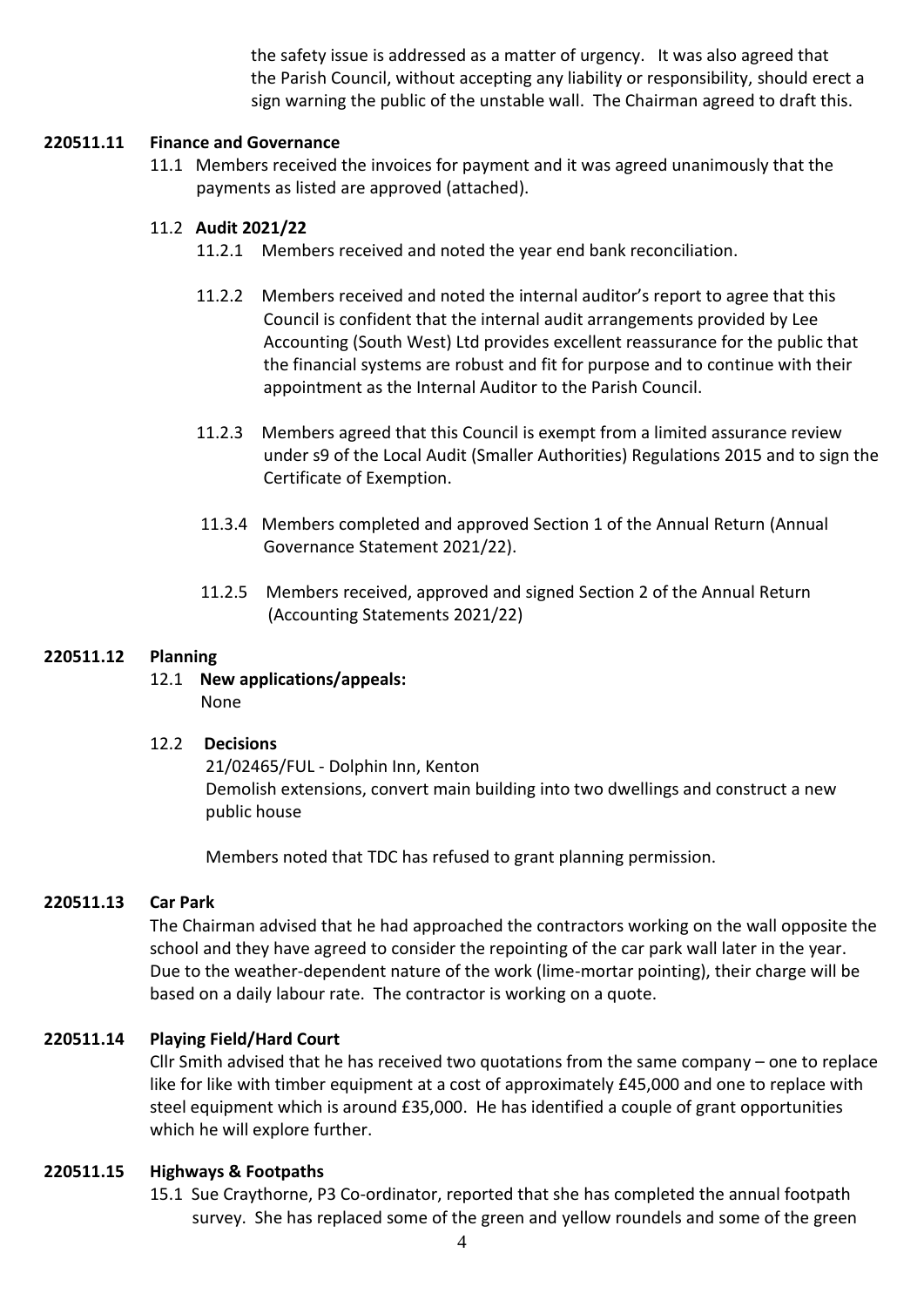and white stickers on the footpath signs. She has arranged funding from DCC for replacement signs along the permissive track at Clumpit Lane, Chiverstone, and has received designs from Wild Work. It was agreed to accept the quotation for oak signs, hardwood posts and installation as proposed. The total cost will not exceed the grant received (£400).

- 15.2 Cllr Bright advised that the drain cover in South Town is still 'clonking'. The hedge along the main road is overgrown (responsibility of Powderham) making the footpath unsafe. It was agreed to remind Powderham of this.
- 15.3 Correspondence was received from Paul Harmsworth regarding the Vehicle Activated Sign. Once the sign has been delivered, the Parish Council will need to add it to its policy so that it is insured against damage. Currently Devon & Cornwall Community Watch Association provide liability insurance for Community Speedwatch activities and he is awaiting a confirmation from them as to whether this will continue.
- 15.4 The proposal to put double-yellow lines at the top of Slittercombe Lane was noted.

# **220511.16 Members' items for information or general discussion, for inclusion on future agendas and/or items requiring urgent attention**

*[Members were reminded that they have not received the statutory notice of this business to be transacted and should therefore recognise that any decision made may be taken to be unlawful if challenged in the future]*

- 16.1 The Chairman advised that the Post Office has reconsidered the Powderham Farm Shop's offer to them and they are now more positive about the Post Office opening in the Farm Shop.
- 16.2 Cllr Savill advised that work to the noticeboards is expected to start on 23 May.
- 16.3 Cllr Blount advised that there is currently a national shortage of defibrillator pads. Both defibrillators are currently in full working order but the Parish Council does not currently hold any spares. St John Ambulance hold a small emergency supply if required.
- **220511.17 Correspondence**

None

# **220511.18 Date of Next Meeting**

The next meeting of the Parish Council will be held on 8 June 2022 at 7.00pm in Victory Hall.

……………………………………………

**Chairman**